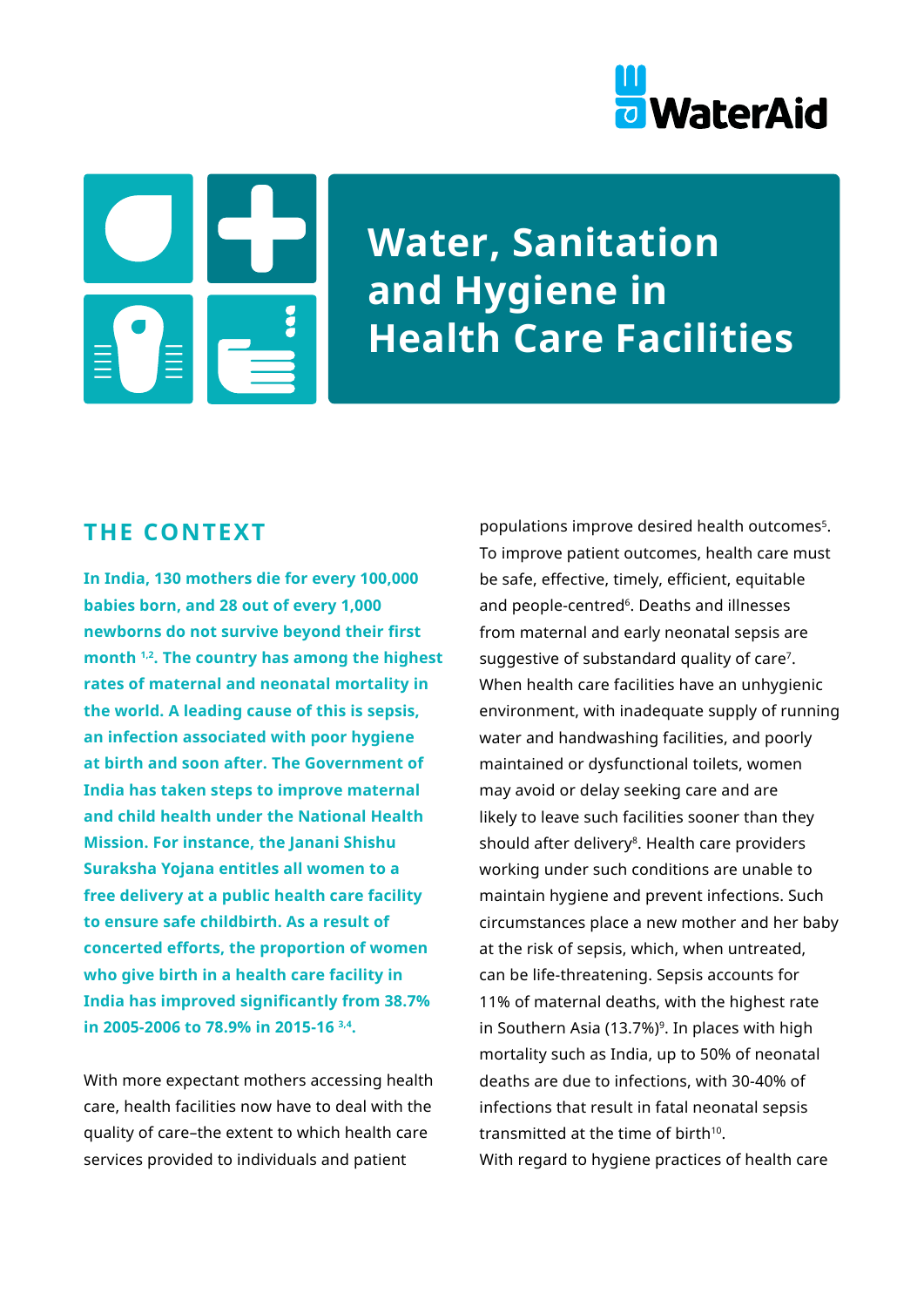

### **TABLE 1** Snapshot of maternal and child health

| <b>Indicator</b>                                                                                          |                                                         | <b>Details</b>                |
|-----------------------------------------------------------------------------------------------------------|---------------------------------------------------------|-------------------------------|
| Number of children born<br>annually <sup>11</sup>                                                         |                                                         | 25,794,000                    |
|                                                                                                           | Primary Health Centre                                   | 25,650                        |
| Number of public health care<br>facilities in India                                                       | <b>Community Health Centre</b>                          | 5,624                         |
|                                                                                                           | <b>District Hospital</b>                                | 734                           |
| <b>Proportion of population</b><br>seeking care at public health<br>facilities (rural data) <sup>12</sup> | Public health sector                                    | 46.4%                         |
|                                                                                                           | Private health sector                                   | 49%                           |
|                                                                                                           | Other source                                            | 4.5%                          |
| <b>Institutional births</b><br>(rural only) $13$                                                          | Proportion of institutional births                      | 75.1%                         |
|                                                                                                           | Proportion of institutional births -<br>public facility | 54.4%                         |
| <b>Maternal and child health</b>                                                                          | Neonatal mortality rate <sup>14</sup>                   | 28 (per 1,000 live births)    |
|                                                                                                           | Infant mortality rate (rural) <sup>15</sup>             | 46 (per 1,000 live births)    |
|                                                                                                           | Maternal mortality ratio (2014-16) <sup>16</sup>        | 130 (per 100,000 live births) |

providers, evidence worryingly suggests that hand hygiene among them is abysmal across the world. Poor hand hygiene contributes to health care associated infections (HCAI) and anti-microbial resistance (AMR), two rapidly emerging concerns that lead to chronic health conditions, lengthy hospitalisation and high treatment costs for the patient and the public health system. HCAIs result from unsafe, unhygienic patient care. Evidence suggests at least 10% of the patients acquire such infections<sup>17</sup>. HCAIs are also among the leading risk factors for AMR18, a deadly threat predicted to cause 10 million deaths every year and cumulatively cost over USD100 trillion in terms of lost global production by 2050<sup>19</sup>.

Lastly, when patients, both those seeking inpatient and outpatient services, are not provided toilets in the health facility, they may defecate in the open, dirtying the area around the hospital and increasing risks for faecal contamination20.

# **STATUS OF WATER, SANITATION AND HYGIENE IN HEALTH CARE FACILITIES**

Addressing water, sanitation and hygiene (WASH) in the context of health care will catalyse action towards achieving the inter-related Sustainable Development Goals 3 and 6 (Table 2).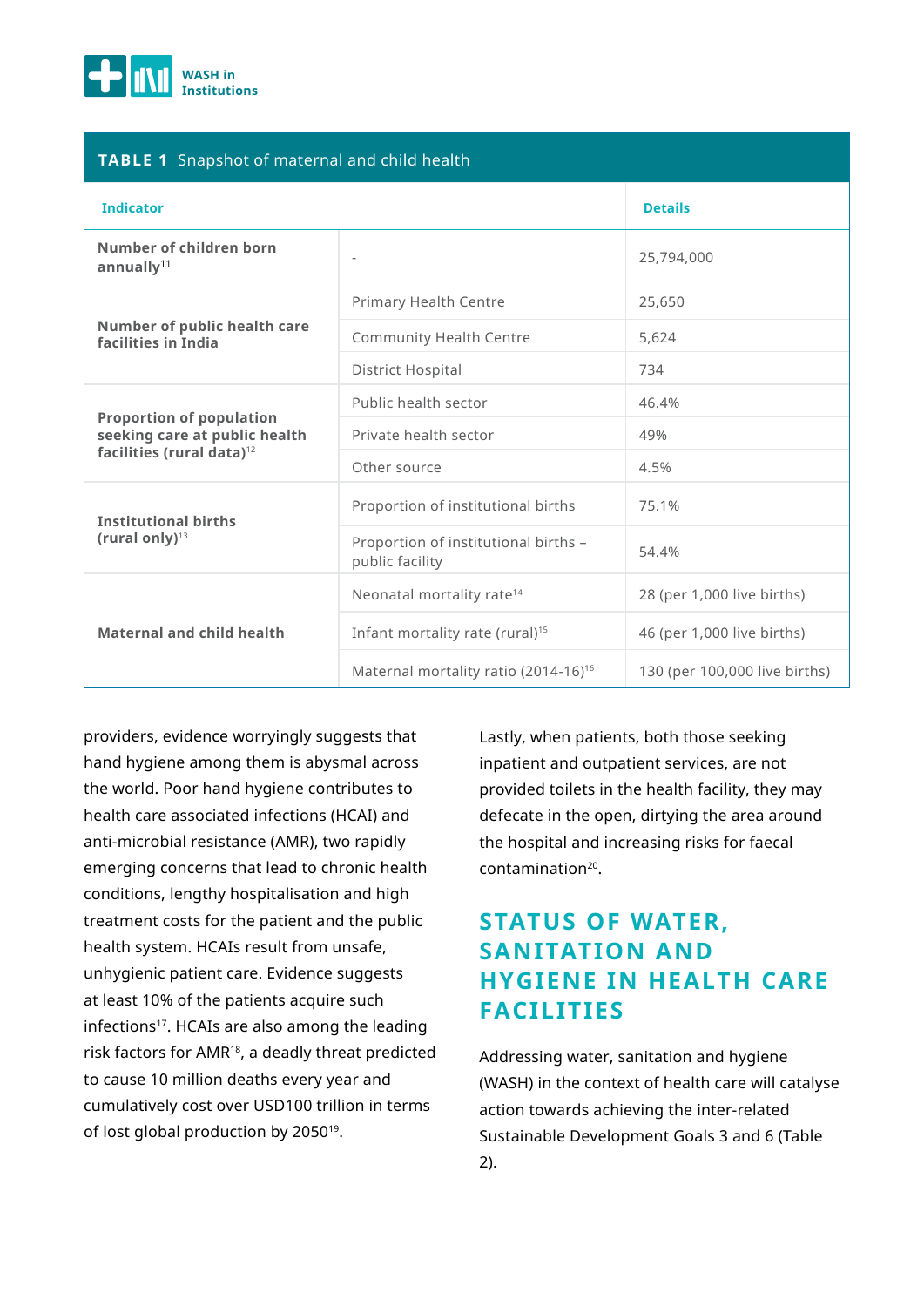#### **TABLE 2** Sustainable Development Goals for WASH and Health

| Goal 6:<br><b>Ensure</b><br>availability<br>and sustainable<br>management<br>of water and<br>sanitation for all | Target 6.1: By 2030,<br>achieve universal<br>and equitable<br>access to safe and<br>affordable drinking<br>water for all             | Target 6.2: By 2030, achieve access to adequate and<br>equitable sanitation and hygiene for all, and end open<br>defecation, paying special attention to the needs of women<br>and girls and those in vulnerable situations                                                                      |                                                                                                                                                                                                                                                                              |
|-----------------------------------------------------------------------------------------------------------------|--------------------------------------------------------------------------------------------------------------------------------------|--------------------------------------------------------------------------------------------------------------------------------------------------------------------------------------------------------------------------------------------------------------------------------------------------|------------------------------------------------------------------------------------------------------------------------------------------------------------------------------------------------------------------------------------------------------------------------------|
| Goal 3:<br><b>Ensure healthy</b><br>lives and<br>promote well-<br>being for all at<br>all ages                  | <b>Target 3.1: By 2030,</b><br>reduce the global<br>maternal mortality<br>ratio to less than<br>70 per 100,000 live<br><b>births</b> | Target 3.2: By 2030, end<br>preventable deaths of<br>newborns and children<br>under 5 years of age, with all<br>countries aiming to reduce<br>neonatal mortality to at least<br>as low as 12 per 1,000 live<br>births and under-5 mortality<br>to at least as low as 25 per<br>1,000 live births | <b>Target 3.8: Achieve</b><br>universal health coverage<br>(UHC), including financial<br>risk protection, access to<br>quality essential health<br>care services, and access<br>to safe, effective, quality<br>and affordable essential<br>medicines and vaccines<br>for all |

As India makes rapid strides towards becoming open defecation free, improving WASH in institutions such as health care facilities is critical to achieving adequate and equitable sanitation for all, especially women and children. The landmark 2015 report of the World Health Organisation (WHO) and UNICEF on WASH in health care facilities states that only 72% of such facilities in India have water, and only 59% have sanitation amenities $21$ .

WaterAid India assessed 343 health care facilities in 12 districts of the country (in 2014- 2016) and found that $22$ :

- Water, sanitation and hygiene amenities may be available in health care facilities, but their adequacy, accessibility, functionality and quality are often questionable
	- Safe storage of water and availability of safe drinking water were particularly problematic
- Functional and adequate number of toilets in patient care areas, labour rooms and maternity wards, as well as for the caregiver were lacking
- Hand hygiene is of significant concern given that handwashing stations are poorly equipped with soap and instructions for handwashing steps and handwashing at critical times. Further, the staff do not practise hand hygiene regularly
- Solid, liquid and medical wastes are poorly managed in most facilities, even in those having the mechanism to segregate medical waste
- Guidelines and policies on facility cleanliness, infection control and personal protective equipment are either lacking or poorly and inconsistently implemented. Training of the health care staff in these areas is resultantly inadequate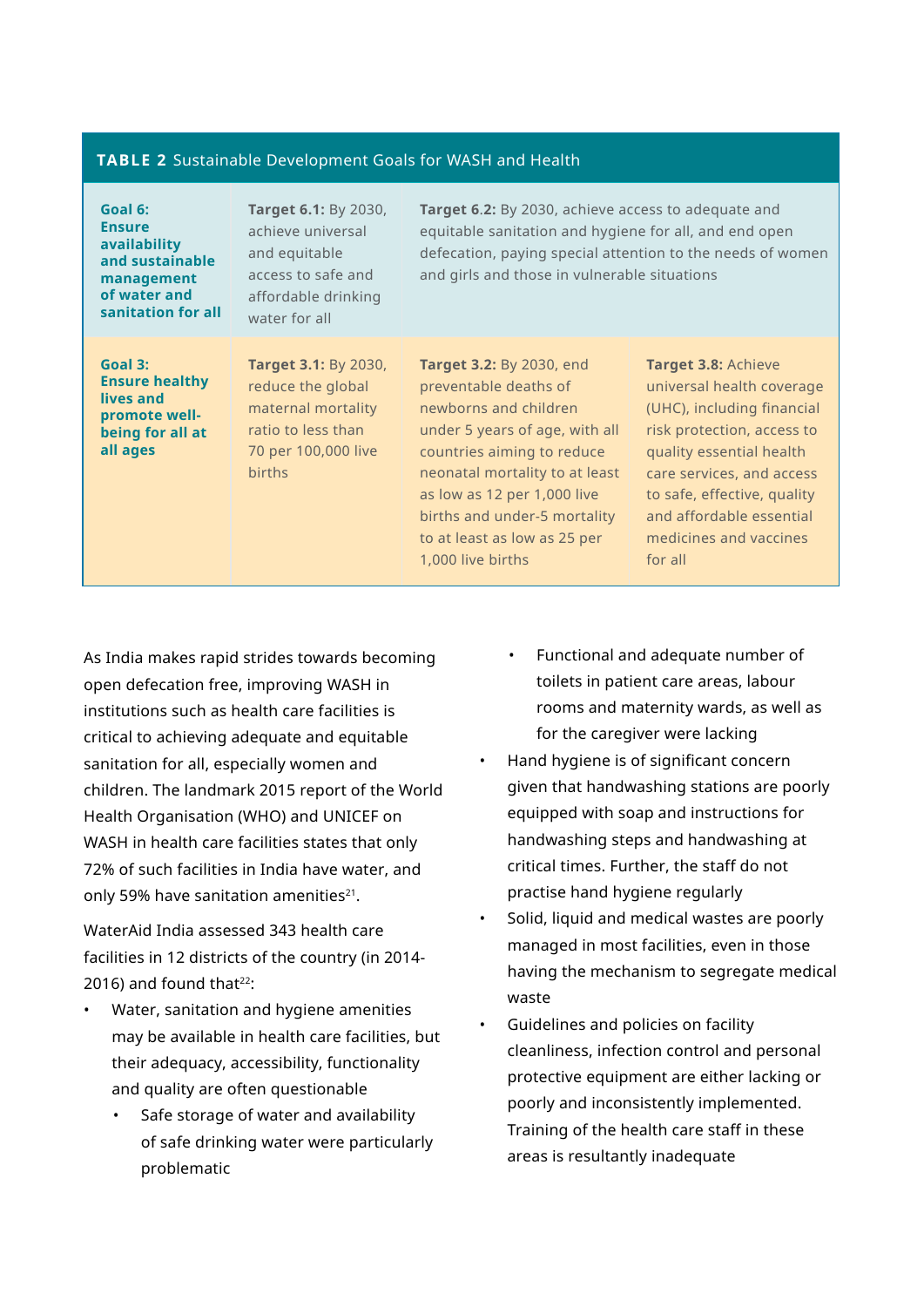

#### **TABLE 3** Importance of WASH in health care facilities

|                                               | <b>Inadequate WASH</b>                                                                                                                                                                     | <b>Adequate WASH</b>                                                                                                   |
|-----------------------------------------------|--------------------------------------------------------------------------------------------------------------------------------------------------------------------------------------------|------------------------------------------------------------------------------------------------------------------------|
| <b>Disease</b><br>prevention<br>and treatment | • Increased incidents of infections and<br>diseases                                                                                                                                        | • Improved diarrhoeal disease prevention and<br>control<br>• Improved outbreak prevention and control                  |
| <b>Health and</b><br>safety                   | · Increased use, misuse and overuse of<br>antibiotics, accelerating antimicrobial<br>resistance                                                                                            | • Reduced health care associated infections<br>• Reduced antimicrobial resistance                                      |
| Staff morale<br>and performance               | • Decreased health care worker motivation<br>• Fetching water by health care staff<br>diverts precious time from treating and<br>caring for patients                                       | · Improved health care provider satisfaction<br>and ability to provide care                                            |
| People-centred<br>care                        | • Lower patient satisfaction and reduced<br>uptake of care                                                                                                                                 | • Increased uptake of health care services<br>(e.g., institutional births, immunisation) by<br>patients                |
| Community<br><b>WASH</b>                      |                                                                                                                                                                                            | • Health staff, a model of good behaviour<br>• Improved hygiene practices at home                                      |
| <b>Health care</b><br>costs                   | • Increased health care costs (individual)<br>• Longer stays in hospital and repeated<br>visits due to health care associated<br>infections, especially antibiotic-resistant<br>infections | • More efficient services<br>• Fewer deaths and diseases<br>• Shorter hospital stays<br>• Lower out-of-pocket payments |

- A major issue is the lack of cleaning staff in all facilities, resulting in poor overall cleanliness
- Some differences were noted between the types of health care facilities, with primary health centres (PHCs) and community health centres (CHCs) typically performing poorly compared to district hospitals
- Although data on allocation and utilisation of funds for hospital upkeep, maintenance and infection control practices was not gathered in most studies, findings and discussions with hospital staff and Rogi Kalyan Samiti (RKS) members suggest inadequate funds could be an underlying cause of poor hygiene

Adequate WASH infrastructure and hygiene behaviour (i.e., handwashing at critical times, infection prevention and control practices) are an important component of the quality of care framework defined by the World Health Organisation (2016). They influence both the delivery of care and the experience of care, and can confer several benefits (see Table 3).

While evidence on the extent to which WASH interventions can improve health outcomes is limited, some studies have found that clean birth practices in homes and facilities are associated with a significant reduction in neonatal deaths related to all-cause sepsis and tetanus, and that washing hands with soap and water by birth attendants protects babies against neonatal sepsis and chord infection<sup>23</sup>.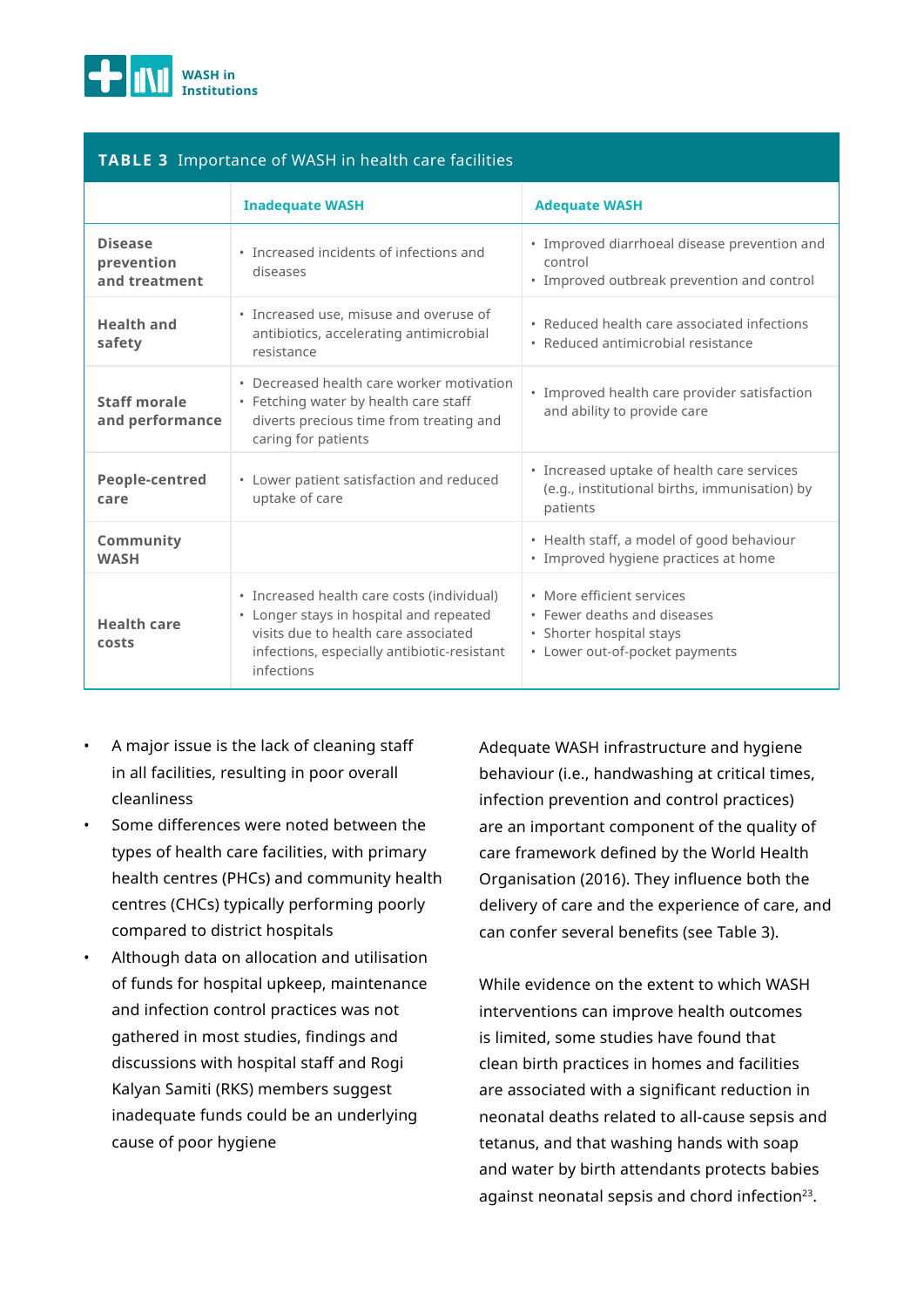# **PROMISING APPROACHES TO IMPROVING WASH IN INSTITUTIONS**

The Global Action Plan for WASH in health care facilities envisions that "…every health care facility in every setting, has safely managed, reliable water, sanitation and hygiene facilities and practices to meet staff and patient needs in order to provide quality, safe, people-centred care, with particular attention to the needs of women, girls and children"24. Achieving this will require an approach that strengthens health systems, whereby WASH is positioned within the health systems building blocks, namely leadership and governance; health care financing; health workforce; medical products and technologies; information and research; and service delivery (Figure 1)<sup>25</sup>.

- **• Safe and reliable water supply**
- **• Safe and accessible toilets for patients and staff of all genders, ages and abilities**
- **• Good hand hygiene infrastructure and practices**
- **• Effective cleaning of all patient care areas**
- **• Safe waste management systems (general solid, liquid and biomedical waste)**



#### **Figure 1: Integrating WASH into the health system building blocks**

Promising WASH interventions in health care facilities in India (Table 4) can be organised under four inter-related components: 1) leadership, policies and standards, and links with health priorities; 2) strong monitoring

mechanisms and research to inform effective practice; 3) adequate, well-trained human resources and citizen-led accountability; and 4) technology<sup>26</sup>.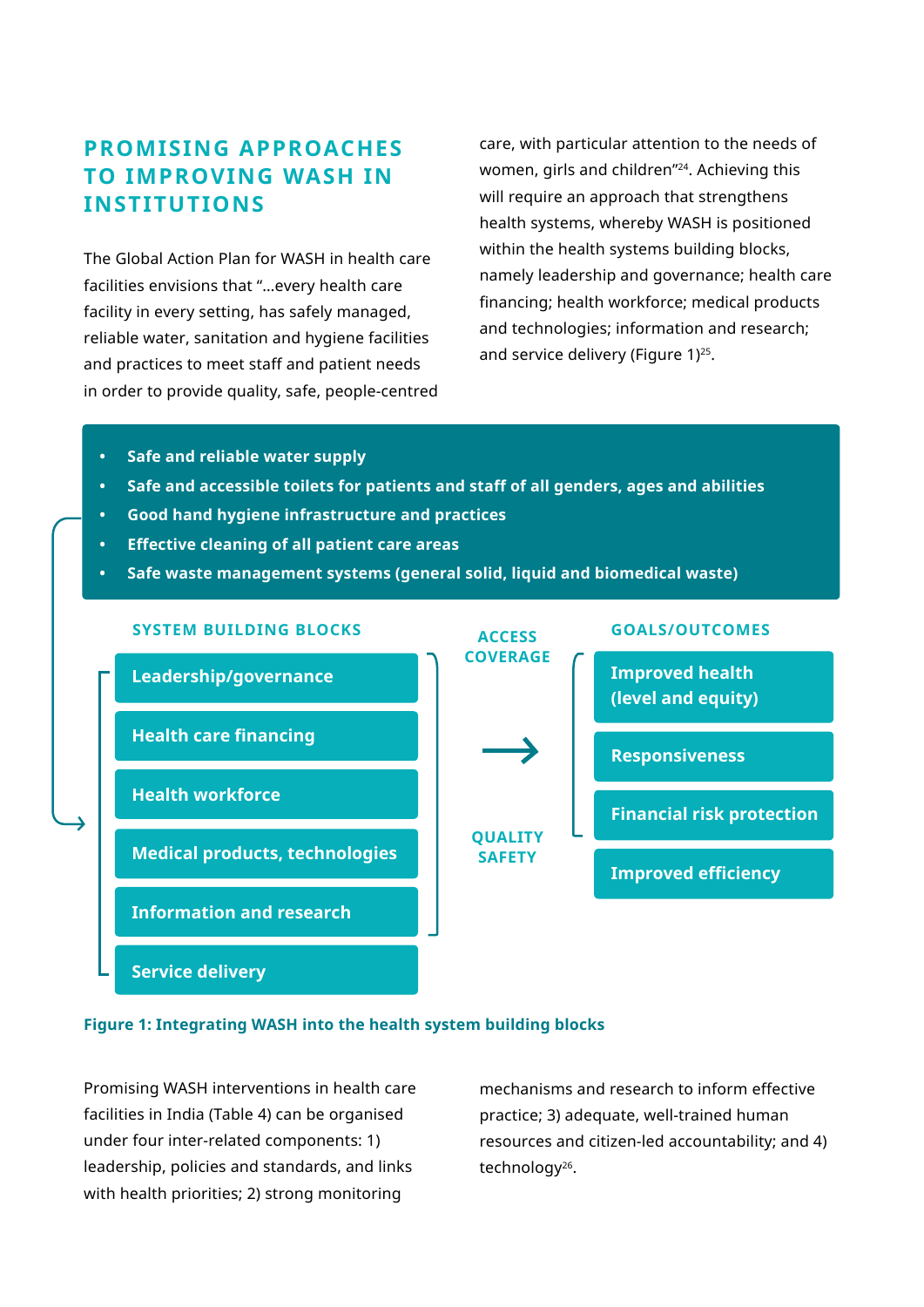

| <b>TABLE 4</b> WASH interventions in health care facilities in India                                 |                                                                                                                                                           |                                                                                                                                                                                                                                                                                                                                                                                                                        |
|------------------------------------------------------------------------------------------------------|-----------------------------------------------------------------------------------------------------------------------------------------------------------|------------------------------------------------------------------------------------------------------------------------------------------------------------------------------------------------------------------------------------------------------------------------------------------------------------------------------------------------------------------------------------------------------------------------|
| <b>Component</b>                                                                                     | <b>Intervention strategy</b>                                                                                                                              | <b>Description of intervention</b>                                                                                                                                                                                                                                                                                                                                                                                     |
| Leadership,<br>policies and<br>standards<br>& Links with<br>health priorities                        | National Health Policy<br>(2017)                                                                                                                          | The policy states that access to safe water and sanitation for all<br>by 2020 is a cross-sectoral goal related to health.                                                                                                                                                                                                                                                                                              |
|                                                                                                      | Swachhta Guidelines <sup>27</sup><br>and Kayakalp Awards<br>criteria                                                                                      | Ministry of Health And Family Welfare launched a national<br>initiative in 2015 to promote cleanliness and enhance the quality<br>of public health facilities. The purpose of this initiative is to<br>appreciate and recognise efforts to create a healthy environment.                                                                                                                                               |
|                                                                                                      | Swachh Swasth<br>Sarvatra <sup>28</sup>                                                                                                                   | • Enables Gram Panchayats where Kayakalp awarded PHCs<br>are located to become open defecation free (ODF).<br>• Strengthens CHCs in ODF blocks to achieve a high level of<br>cleanliness to meet Kayakalp standards through a support of<br>INR 10 lakh under the National Health Mission.<br>• Build capacity by training nominees from such CHCs and<br>PHCs in WASH.                                                |
|                                                                                                      | Development of and<br>adherence to quidelines<br>and protocols for<br>infection prevention<br>and control                                                 | • Indian Public Health Standards <sup>29</sup> for PHCs, CHCs and district<br>hospitals<br>• Dakshata Guidelines <sup>30</sup> : multipronged approach to address<br>the determinants of quality of care during the intrapartum<br>and immediate postpartum period, with special emphasis on<br>standardising the clinical competencies of the providers and<br>creating an enabling environment at health facilities. |
| <b>Research to</b><br>inform effective<br>practice<br>&<br><b>Strong</b><br>monitoring<br>mechanisms | Tools and formats to<br>assess WASH status in<br>health care facilities for<br>planning and budgeting<br>for improvements and<br>to facilitate monitoring | The Kayakalp criteria <sup>31</sup> developed by the Ministry of Women and<br>Child Development enables government health facilities (PHCs,<br>CHCs, district hospitals) to assess the cleanliness of the facility<br>on six parameters: 1) hospital/facility upkeep; 2) sanitation and<br>hygiene; 3) waste management; 4) infection control; 5) support<br>services; 6) hygiene promotion.                           |
|                                                                                                      |                                                                                                                                                           | WASH FIT tool <sup>32</sup> : Developed by WHO and UNICEF, WASHFIT<br>the contract of the contract of the contract of the contract of the contract of the contract of the contract of                                                                                                                                                                                                                                  |

#### is designed to help health care facilities improve quality of care through provisioning of improved water, sanitation and hygiene. It is a framework to guide a continuous cycle of improvement through assessments, prioritisation of risk and defining specific, targeted actions. Built on the mWater (digital monitoring platform), WASHFIT digital includes a set of forms for implementing a risk-based management approach. The site also includes a dashboard to visualise the process and keep track of the progress.

WASH and Clean Toolbox<sup>33</sup>: A comprehensive toolbox to objectively capture levels of cleanliness and its key determinants include: 1) walk-through checklist; 2) facility needs assessment tool; 3) interviews with hospital management; 4) photo elicitation with health care providers, cleaners and patients (using photos to facilitate discussion and identify solutions, a participatory approach).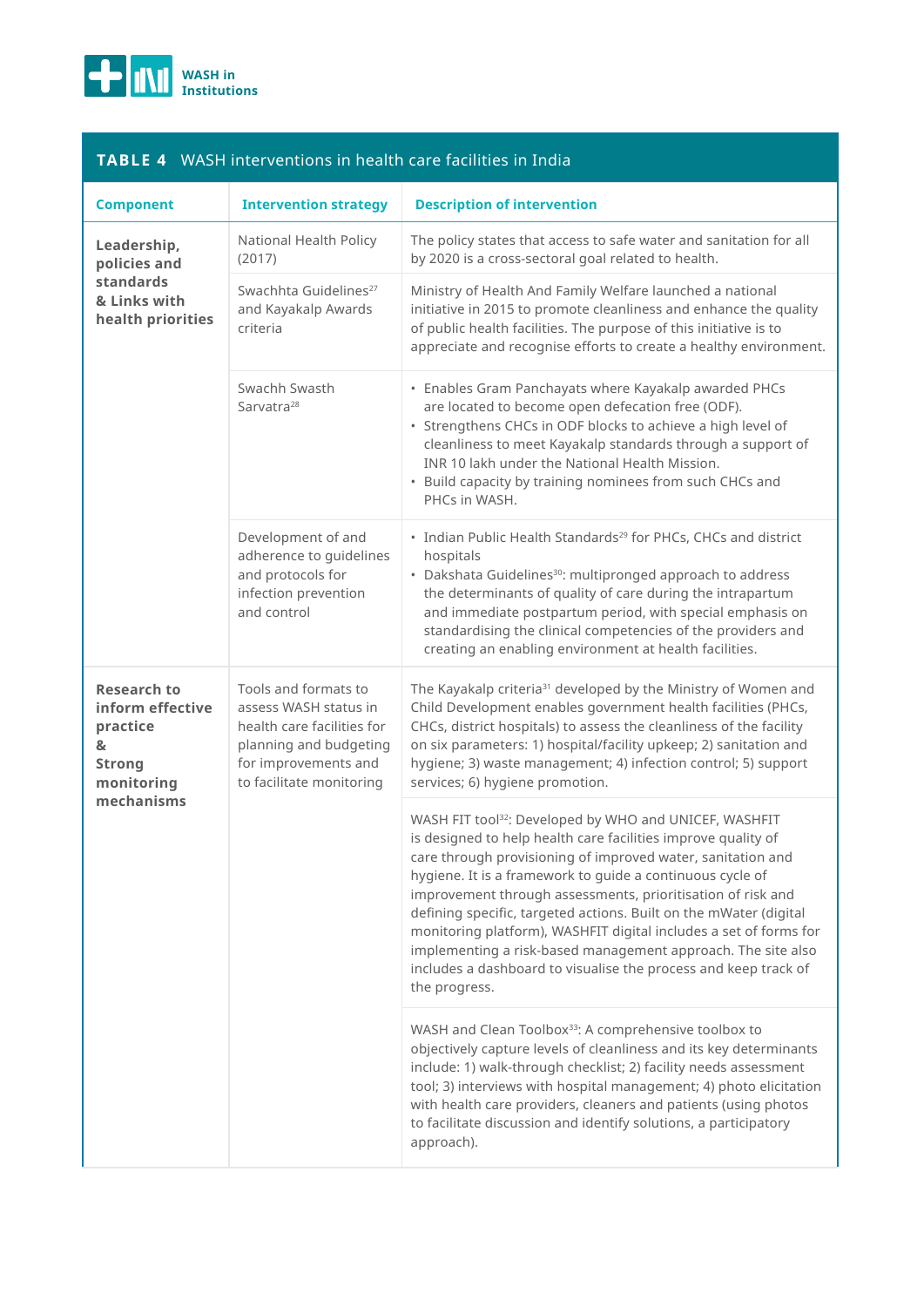|                                                                                                      | <b>TABLE 4</b> WASH INTERVENTIONS IN NEARTY CAFE FACILITIES IN INGR                                                                                                                 |                                                                                                                                                                                                                                                                                                                                                                                                                                                                                                                                                                                   |
|------------------------------------------------------------------------------------------------------|-------------------------------------------------------------------------------------------------------------------------------------------------------------------------------------|-----------------------------------------------------------------------------------------------------------------------------------------------------------------------------------------------------------------------------------------------------------------------------------------------------------------------------------------------------------------------------------------------------------------------------------------------------------------------------------------------------------------------------------------------------------------------------------|
| <b>Component</b>                                                                                     | <b>Intervention strategy</b>                                                                                                                                                        | <b>Description of intervention</b>                                                                                                                                                                                                                                                                                                                                                                                                                                                                                                                                                |
| <b>Research to</b><br>inform effective<br>practice<br>&<br><b>Strong</b><br>monitoring<br>mechanisms | Qualitative tools                                                                                                                                                                   | Use of the Gender Action Learning System assessment tool <sup>34</sup><br>that uses gender indicators to understand the specific needs<br>and priorities of different user groups, patients, attendants and<br>staff members. The findings are then used to make the case for<br>infrastructure-related changes.                                                                                                                                                                                                                                                                  |
|                                                                                                      | Environmental<br>microbiology to assess<br>the status of hygiene<br>and infection prevention<br>and control measures<br>in facilities, particularly<br>labour and delivery<br>rooms | Microbiological swab <sup>35</sup> samples taken from key health care sites<br>are assessed in laboratories to identify potential pathogens and<br>antibiotic resistance.<br>Key health care sites include labour and delivery room, especially<br>bed/table on which women deliver; maternity ward; cleaning<br>apparatus (mops and buckets) used in the labour and delivery<br>room.                                                                                                                                                                                            |
|                                                                                                      | Disease surveillance <sup>36</sup><br>to identify and monitor<br>the incidence and<br>prevalence of hospital<br>acquired infection and<br>anti-microbial resistance                 | Routine surveillance of health care associated infections can<br>provide data that can help implement effective strategies to<br>reduce the incidence of drug-resistant infections as well as<br>the following in Health Monitoring Information Systems and<br>Integrated Disease Surveillance Program:<br>• Sepsis (maternal and early neonatal sepsis)<br>• Meticillin resistant Staphylococcus aureus (MRSA)<br>• AMR<br>Examples of such initiatives include AMR Surveillance Networks<br>(by Indian Council for Medical Research and National Centre for<br>Disease Control) |
|                                                                                                      | WHO/UNICEF Joint<br>Monitoring Programme<br>(JMP) <sup>37</sup> for water supply<br>and sanitation in health<br>care facilities                                                     | Joint monitoring of WASH in health care facilities includes tracking<br>basic water, sanitation, hand hygiene and health care waste.<br>Definitions of basic services have been developed by a global task<br>team convened by the JMP and incorporated into new JMP service<br>ladders for WASH in health care facilities.                                                                                                                                                                                                                                                       |
| Adequate,<br>well-trained<br>human resources<br>& Citizen-led<br>accountability                      | Capacitating health<br>care providers and staff<br>to practise infection<br>control and hygiene<br>behaviours                                                                       | In Gujarat hospitals, a study <sup>38</sup> tested the use of Appreciative<br>Inquiry (AI) that builds on recognition of positive actions,<br>behaviours and attitudes. It found that AI can contribute to<br>better infection control by catalysing and creating forums for<br>team building, shared decision making and problem solving in an<br>enabling environment, along with technical inputs and training to<br>address gaps.                                                                                                                                             |
|                                                                                                      | Building the capacity<br>of cleaners to improve<br>hygiene in maternity<br>and newborn units                                                                                        | The Soapbox Collaborative is undertaking a 'Clean Study'39 to<br>investigate whether training 'cleaning champions' to educate<br>hospital cleaners in best practices improves environmental<br>hygiene in maternity and newborn units in Tanzania. The team<br>will use Soapbox's participatory training package, which includes<br>"clean boxes", one for each of the seven modules in the kit,<br>including hand hygiene and cleaning the hospital environment.                                                                                                                 |

#### **TABLE 4** WASH interventions in health care facilities in India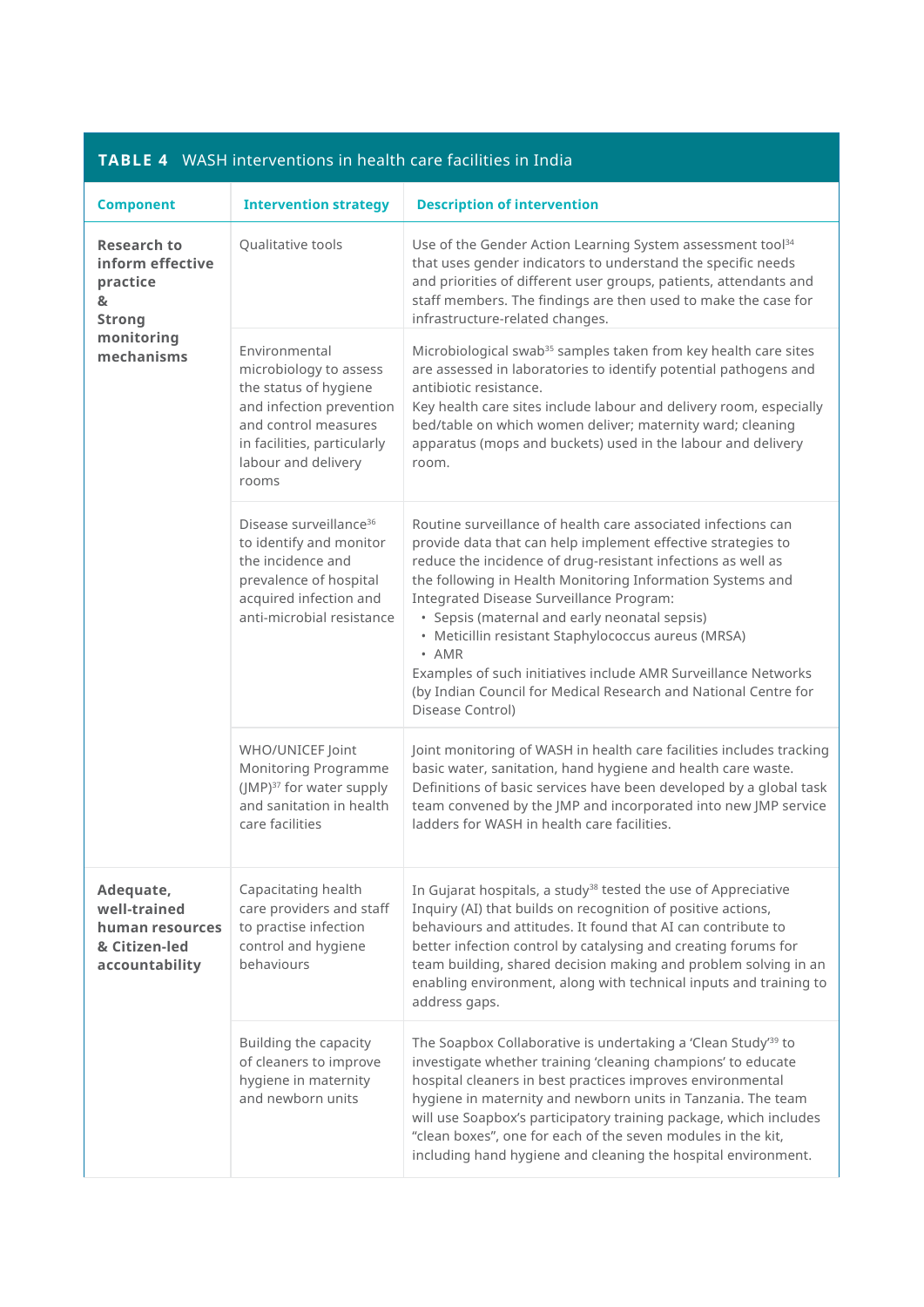

### **TABLE 4** WASH interventions in health care facilities in India

| <b>Component</b>                                                                | <b>Intervention strategy</b>                                                                                                               | <b>Description of intervention</b>                                                                                                                                                                                                                                                                                                                                                                                                                   |
|---------------------------------------------------------------------------------|--------------------------------------------------------------------------------------------------------------------------------------------|------------------------------------------------------------------------------------------------------------------------------------------------------------------------------------------------------------------------------------------------------------------------------------------------------------------------------------------------------------------------------------------------------------------------------------------------------|
| Adequate,<br>well-trained<br>human resources<br>& Citizen-led<br>accountability | Strengthening<br>mandated institutions<br>to plan for WASH<br>improvements and<br>allocate budgets                                         | Capacitate Rogi Kalyan Samiti (RKS) <sup>40</sup> /Hospital Development<br>Society (HDS) by:<br>• Enhancing the understanding of the importance of WASH in<br>health care facilities<br>• Improving knowledge of the roles and responsibilities of RKS                                                                                                                                                                                               |
|                                                                                 |                                                                                                                                            | • Understanding current budgetary allocations and planning for<br>future allocations to improve water, sanitation and hygiene<br>services in a facility based on gaps assessed (using Kayakalp)<br>• Activating or reactivating RKS in health facilities where inactive<br>· Seeking membership of development partners (NGOs) in RKS to<br>influence it from within                                                                                 |
|                                                                                 |                                                                                                                                            | District Health Society (DHS) <sup>41</sup> is responsible for managing all<br>health and family welfare programmes in the district. It serves<br>as a facilitating mechanism for the district health administration.<br>DHS can be influenced by development partners to participate<br>in HDS meetings every quarter or every six months to share field<br>level insights and community experiences in health facilities, and<br>suggest solutions |
| <b>Technology</b>                                                               | <b>Innovations in WASH</b><br>infrastructure to<br>overcome challenges<br>like paucity of<br>handwashing stations at<br>patient care areas | HappyTap portable sink <sup>42</sup> placed in critical patient care areas that<br>lacked running water (Cambodia)                                                                                                                                                                                                                                                                                                                                   |

## **SPOTLIGHT**

**Systems strengthening approach in Sehore (Madhya Pradesh) and Kamareddy (Telangana) helped transform health care facilities into Kayakalp awardees**

## **Ichhawar Community Health Centre in Sehore, Madhya Pradesh**

In Sehore district, WaterAid India and its partner Samarthan worked closely with the hospital and district administration to:

1. Deploy the Kayakalp checklist to assess WASH services in select health facilities in collaboration with the facility staff. The assessment findings were used to identify intervention areas and budgetary needs. The team developed action plans through which several WASH infrastructure improvements were undertaken within a year.

- 2. Collaborate with the Rogi Kalyan Samiti (RKS) and the Infection Prevention and Control Committee in select health care facilities to enhance their understanding of the importance of WASH and infection prevention and control in health care. RKS budgets were jointly reviewed to identify budgetary allocation to WASH services and reallocations were made based on the gaps identified by facility assessments and action plans.
- 3. Engage with the RKS by attaining membership as the NGO representative,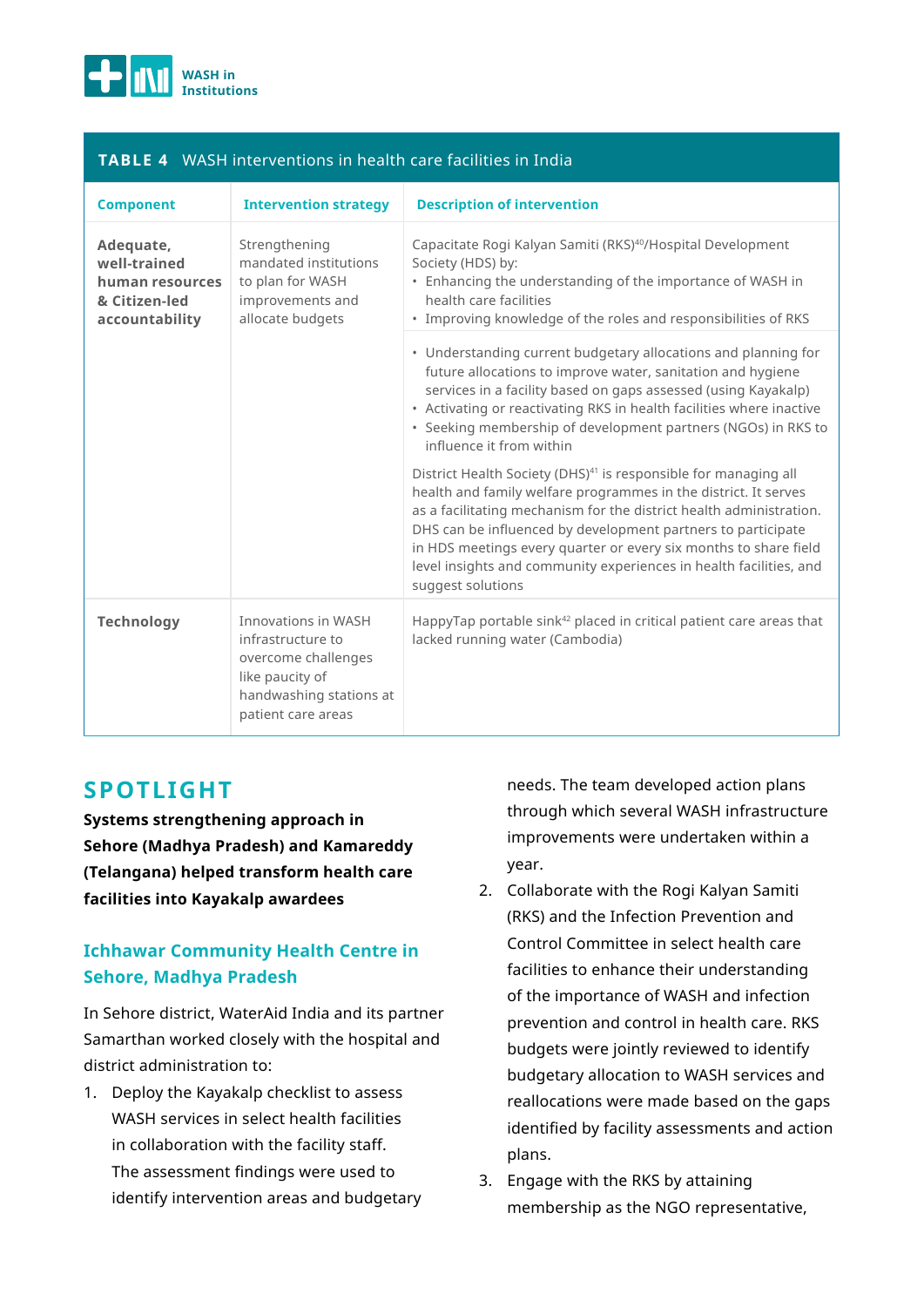

NaterAid/Shakti Rathi WaterAid/Shakti Rathi

**A renovated maternity ward post WaterAid India and Samarthan's intervention in Ichhawar Community Health Centre in Sehore, Madhya Pradesh**

and by influencing the local member of the Legislative Assembly (MLA) during RKS meetings to position WASH as an important component of health care in health facilities. RKS members, including the MLA, regularly visit the health facility to monitor efforts.

- 4. Participate in the District Health Society meetings to highlight the status of WASH in health facilities, represent community concerns and provide solutions to how WASH in health care facilities can be improved based on the ongoing work in the district.
- 5. Conduct regular trainings for cleaners in health facilities to ensure appropriate management of general and biomedical waste.

As a result of these efforts, the Community Health Centre (CHC) in Ichhawar, Sehore, became the first health facility in Madhya Pradesh to receive the Kayakalp award in 2016, with a financial reward of INR 5 lakh. Ichhawar CHC has spent 60% of this amount to further strengthen WASH infrastructure. This CHC caters to a population of 1.5 lakh people and was the only major health facility in the district for decades. With significant improvements in hygiene infrastructure and practices, the quality of care given to patients, patient's experiences and health care provider satisfaction have increased43. The CHC continues to meet the Kayakalp standards two years later, and is considered to be a model facility in the district.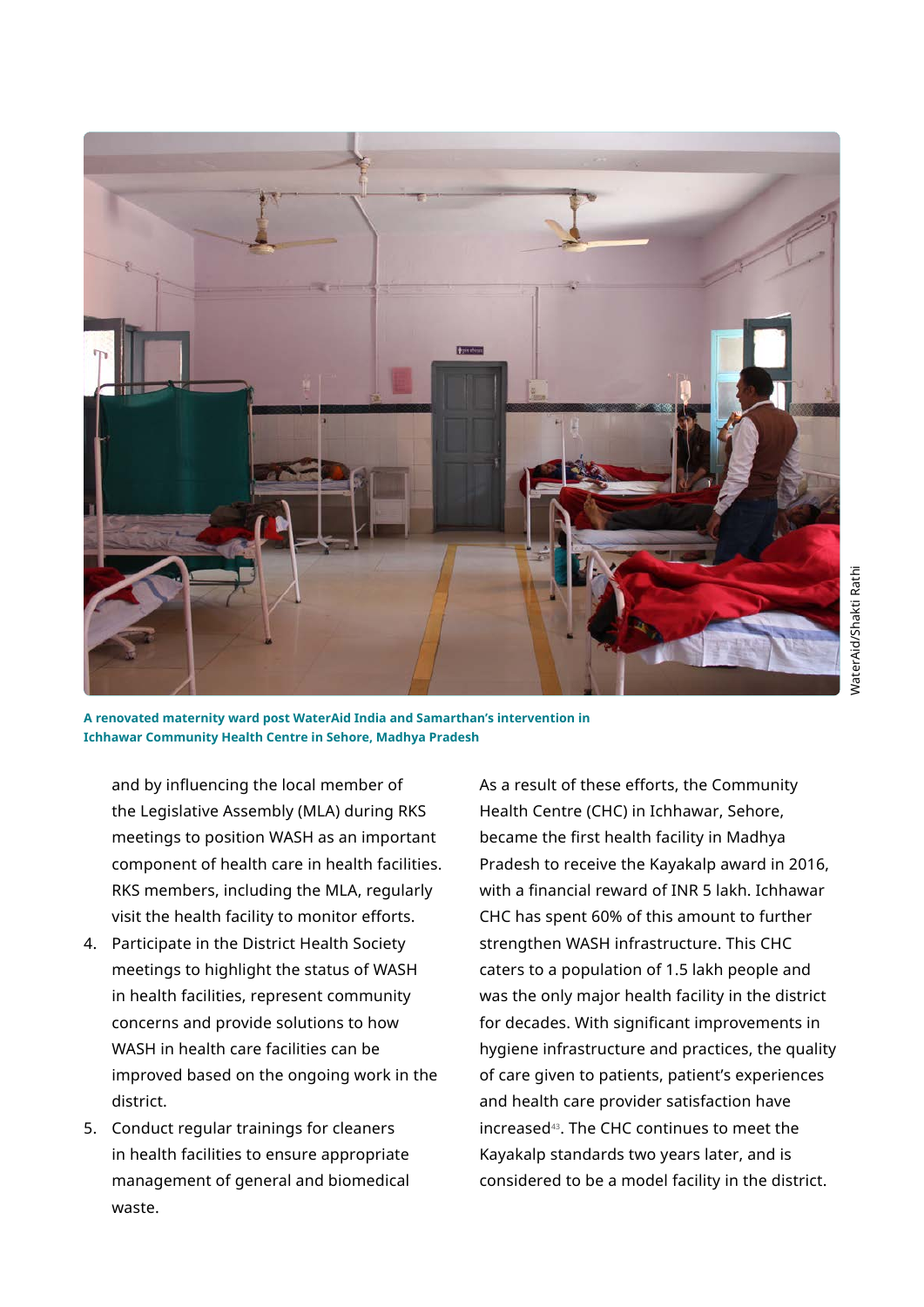



**Separate male and female toilets and a handwashing station equipped with soap and running water post WaterAid India and Samarthan's intervention in Ichhawar Community Health Centre in Sehore, Madhya Pradesh**

## **Banswada Area Hospital, Kamareddy, Telangana**

WaterAid India and its partner Lepra Society used a multi-pronged approach to improve WASH facilities in the Banswada Area Hospital in Kamareddy district. They took the following actions:

- 1. Training of auxiliary nurse midwives (ANMs) and Accredited Social Health Activists (ASHAs) on:
	- Importance of water, sanitation and hygiene in the context of health care facilities
- Overview of Kayakalp criteria and assessment processes
- Testing water quality
- Water treatment procedures (e.g., chlorination) in health care facilities
- Operations and maintenance (O&M) of sanitation amenities in health facilities (drawing upon O&M models used in schools)
- Importance of hand hygiene in the context of health care, as well as other hygiene messages such as handwashing at critical times, safe handling and storage of drinking water, food hygiene and latrine use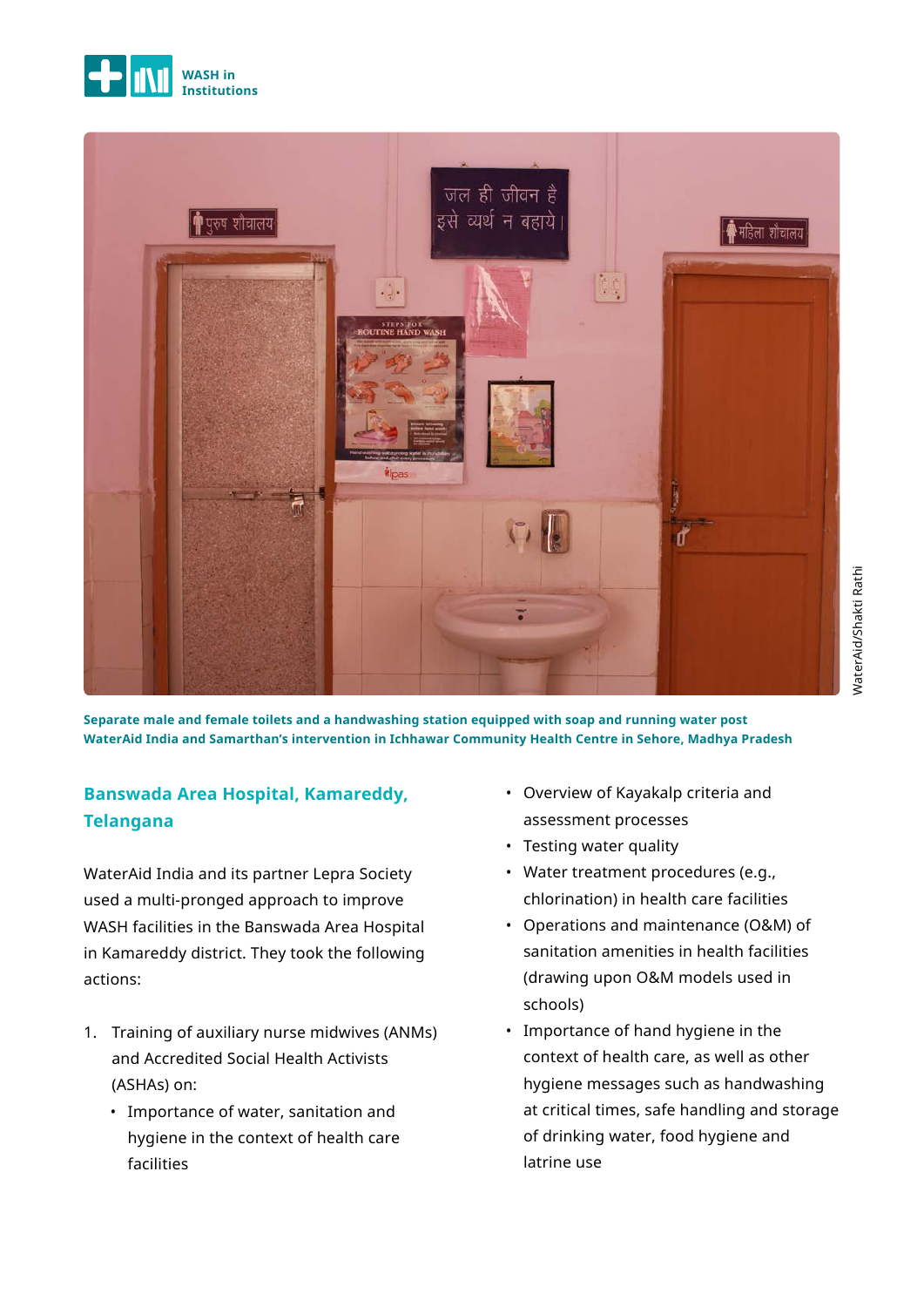- 2. Capacitating the Rogi Kalyan Samiti/ Hospital Development Society (HDS) through trainings on:
	- Importance of water, sanitation and hygiene in the context of health care facilities
	- Overview of Kayakalp criteria and assessment processes
	- Understanding the functioning of the District Health Society and budgetary allocations in general, and WASH services in particular
- 3. Facilitating the establishment of an Infection Prevention Control Committee to oversee the monitoring of handwashing practices by health care providers and regular cleaning of health care facilities.
- 4. Analysing budgetary allocations and spending under HDS on WASH-related services using a budget analysis format. Further, the Kayakalp assessment criteria were used to identify gaps in WASH infrastructure, hygiene promotion and training needs, and the requisite budget to address these lacunae.
- 5. Participating in quarterly or six monthly HDS meetings to continually position WASH in health care facilities as crucial to promoting patient health and wellbeing.

This comprehensive set of actions helped the Banswada Area Hospital receive the Kayakalp award in 2018.

# **CURRENT CHALLENGES AND AREAS FOR ACTION**

The launch of the Kayakalp awards in 2015 has catalysed actions to improve water, sanitation and hygiene services in health care institutions. For achieving adequate and equitable sanitation and hygiene for all, the following areas need attention:

### **1. WASH infrastructure technical solutions:**

- Toilet facilities in all patient care areas (inpatient, out-patient, and procedure areas)
- Appropriate toilet designs for people of all genders, ages and abilities
- Reliable water supply in summer months and water quality testing for bacterial and chemical contamination
- Handwashing stations in all patient care areas with running water and soap
- Hand washing stations designed to minimise the risk for contamination (e.g., elbow taps)
- Waste disposal systems for general solid, liquid and biomedical waste
- Operations and maintenance plans for WASH infrastructure

### **2. Governance and monitoring:**

- Data on WASH coverage in health care facilities, both public and private, at all levels of care from primary to tertiary
- Inclusion of WASH standards in accreditation and regulatory systems for public and private health care institutions
- Surveillance data on the prevalence of health care associated infections
- **3. Research:**
	- Action research and assessments to understand what works to promote WASH in health care facilities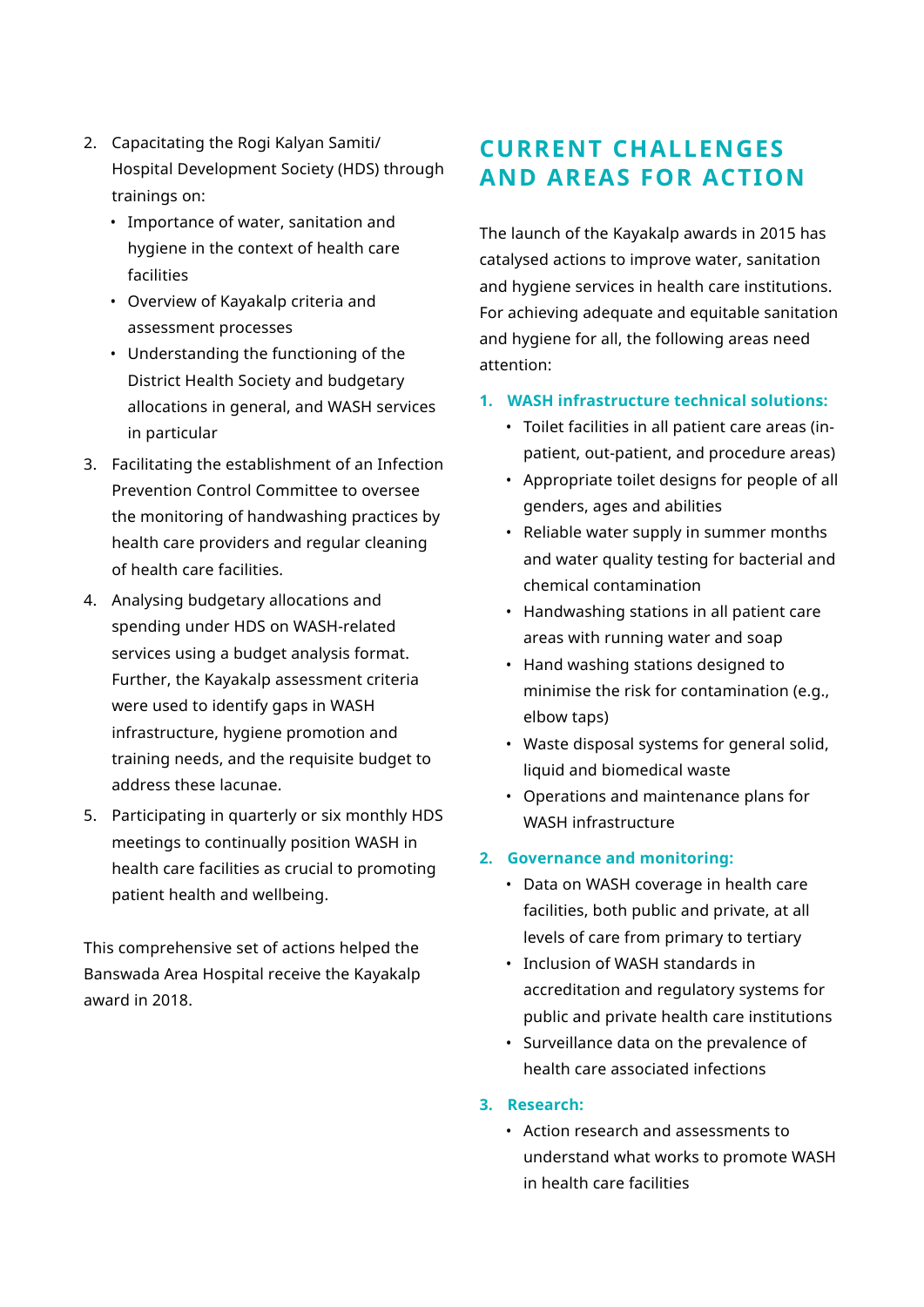



**A mother holds her nine day old son in a newborn intensive care unit at Banswada Area Hospital, Kamareddy, Telangana**

## **4. Integrating WASH into health policies and programmes:**

- Positioning WASH in health facilities not just in terms of infrastructure, but also behavioural change; training and capacity building; research and monitoring; and financial allocations
- Activating and strengthening mandated institutions such as Rogi Kalyan Samitis or District Health Societies to integrate WASH into health interventions and allocate budgets

### **5. Financing:**

• State governments to budget for new or upgraded WASH infrastructure; operations and maintenance; capacity building and training of health care providers; and behavioural change initiatives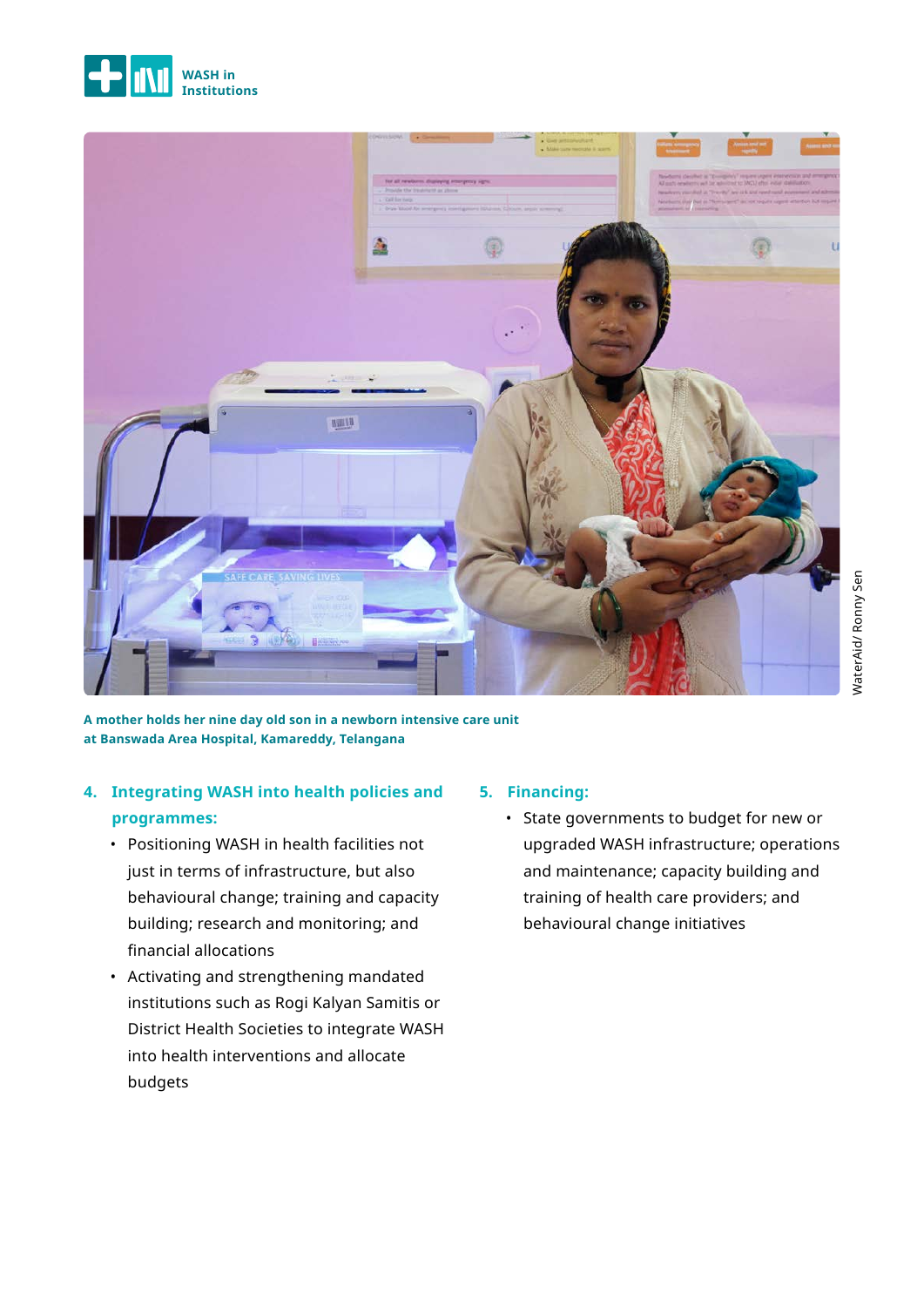# **CALLS TO ACTION**

- 1. Integrate WASH in health care facilities as a core component in health policies, programmes and strategies relevant to quality of care and universal health coverage.
- 2. Review Kayakalp criteria, other tools for monitoring WASH in health care facilities, and the recently released Joint Monitoring Program indicators for WASH in health care facilities to arrive at comprehensive standards that allow classification of facilities in relation to WASH "service ladders" to monitor progress.
- 3. Measure WASH in health care facilities routinely within health, water and sanitation related monitoring systems (e.g., the Swachh Bharat Mission MIS) and national level surveys (e.g., the National Annual Rural Sanitation Survey). Use the findings to inform action plans and budgetary

allocations to improve water, sanitation and hygiene facilities (including infrastructure and operations and maintenance; training and capacity building of health care providers and mandated institutions; and campaigns to promote hygiene).

- 4. Finance WASH in health care facilities as part of a broader health system, as well as sanitation and water supply investments, with sustainable long-term domestic financing.
- 5. Contribute to the evidence base on what works and how multi-sectoral action and investment in WASH can contribute to improvements in health outcomes.
- 6. Leverage convergence platforms such as the Swachh Swasth Sarvatra to catalyse and align efforts across sectors, ministries and organisations to maximise the impact.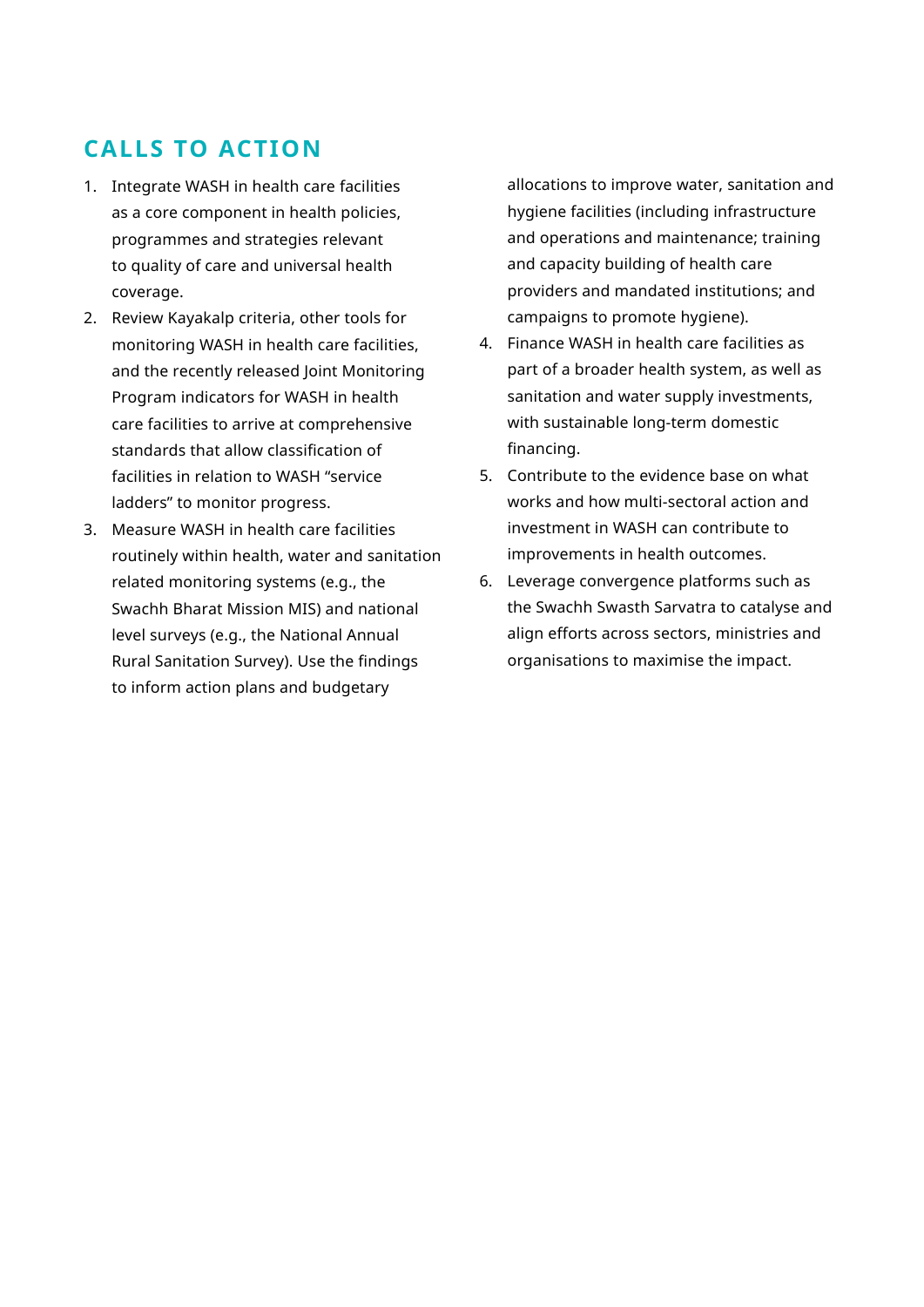

## **REFERENCES**

<sup>1</sup> NITI Aayog. Maternal Mortality Ratio (MMR) (per 100000 live births). Retrieved from http://niti.gov.in/ content/maternal-mortality-ratio-mmr-100000-livebirths

2 Sankar, M. J., Neogi, S. B., Sharma, J., Chauhan, M., Srivastava, R., Prabhakar, P. K., … Paul, V. K. (2016). State of newborn health in India. Journal of Perinatology, 36(Suppl 3), S3–S8. http://doi. org/10.1038/jp.2016.183

3 International Institute for Population Sciences (IIPS) and Macro International. (2007). National Family Health Survey (NFHS-3), 2005–06: India: IIPS.

4 International Institute for Population Sciences (IIPS) and ICF. (2017). National Family Health Survey (NFHS-4), 2015-16. Mumbai, India: IIPS.

5 World Health Organization. (2016). Standards for Improving Quality of Maternal and Newborn Care in Health Facilities. Geneva, Switzerland. Retrieved from http://www.who.int/maternal\_child\_adolescent/ documents/improving-maternal-newborn-carequality/en/

6 WHO. What is Quality of Care and why is it important? Retrieved from http://www.who.int/ maternal\_child\_adolescent/topics/quality-of-care/ definition/en/

7 Bhutta, Z.A., Das, J.K., Bahl, R., Lawn, J.E., Salam, R.A., Paul, V.K., ... Walker, N. (2014). Can available interventions end preventable deaths in mothers, newborn babies, and stillbirths, and at what cost? Lancet, 384(9940):347–370. https://doi.org/10.1016/ S0140-6736(14)60792-3

8 Bouzid, M., Cumming, O., Hunter, P.R. (2014). What is the impact of water sanitation and hygiene in healthcare facilities on care seeking behaviour and patient satisfaction? A systematic review of the evidence from low-income and middle-income countries. BMJ Global Health 2018;3:e000648. https:// doi.org/10.1136/bmjgh-2017-000648

9 Say, L., Chou, D., Gemmill, A., Tunçalp, Ö., Moller, A.-B., Daniels, J., ... Alkema, L. (2014). Global causes of maternal death : a WHO systematic analysis. Lancet Global Health, 2(6), E323–E333. https://doi.org/10.1016/S2214-109X(14)70227-X.

10 Hayter, A., (2017). The role of WASH in health care facilities and linkages with quality of care [PowerPoint presentation]. Malawi. Retrieved from http:// qualityofcarenetwork.org/sites/default/files/Role%20 of%20WASH%20in%20healthcare%20facilities%20 and%20links%20with%20quality%20of%20care\_ Hayter.pdf

11 UNICEF. (2014). State of the World's Children 2015. New York, NY: Author.

12 International Institute for Population Sciences (IIPS) and ICF. (2017). National Family Health Survey (NFHS-4), 2015-16. Mumbai, India: IIPS.

<sup>13</sup> International Institute for Population Sciences (IIPS) and ICF. (2017). National Family Health Survey (NFHS-4), 2015-16. Mumbai, India: IIPS.

<sup>14</sup> Census of India. Sample Registration System. Retrieved from http://censusindia.gov.in/Vital\_ Statistics/SRS/Sample\_Registration\_System.aspx

<sup>15</sup> Census of India. Sample Registration System. Retrieved from http://censusindia.gov.in/Vital\_ Statistics/SRS/Sample\_Registration\_System.aspx

16 NITI Aayog. Maternal Mortality Ratio (MMR) (per 100000 live births). Retrieved from http://niti.gov.in/ content/maternal-mortality-ratio-mmr-100000-livebirths

17 Alegranzi, B., Nejad, S.B., Combescure, C., Graafmas, W., Attar, H., Donaldson, L., Pittet, D. (2011). Burden of endemic health-care associated infection in developing countries: systematic review and meta analysis. Lancet, 377: 228-241.

<sup>18</sup> Holmes, A.H., Moore, L.S., Sundsfiord, A., Steinbakk, M., Regmi, S., Karkey, A. ... Piddock, L.J. (2016). Understanding the mechanisms and drivers of antimicrobial resistance. Lancet, 387: 10015, 176-187.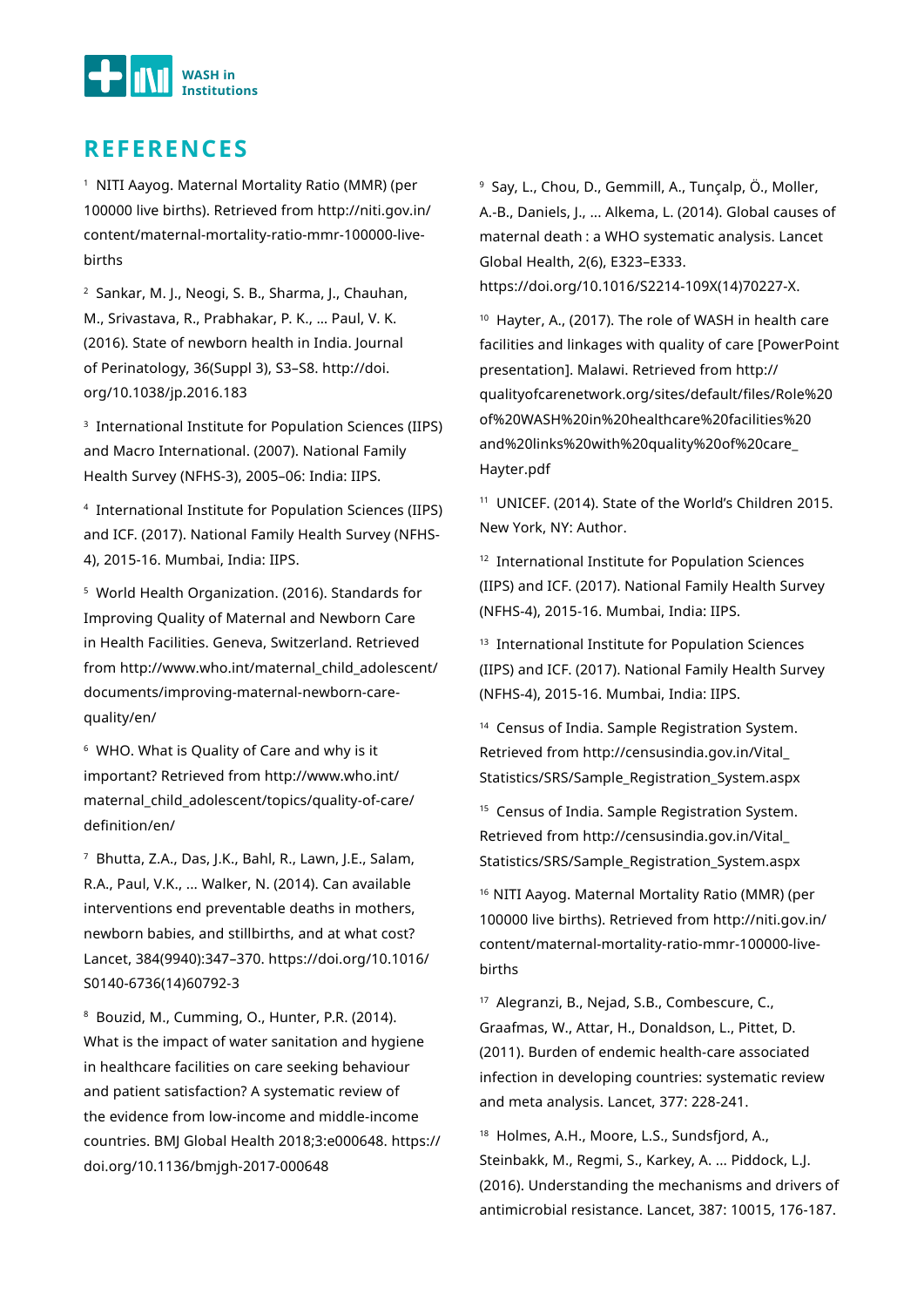19 O'Neill, J. (2016). Tackling Drug-Resistant Infections Globally: Final Report and Recommendations.

20 Times of India. (2018, January 9). Open defecation problem persists at Gaya hospitals. Retrieved from https://timesofindia.indiatimes.com/city/patna/ open-defecation-problem-persists-at-gaya-hospitals/ articleshow/62419945.cms

<sup>21</sup> WHO and UNICEF (2015). Water, sanitation, and hygiene in health care facilities: Status in low and middle income countries and way forward. Geneva, Switzerland: WHO.

22 WaterAid India. Healthy Start Campaign. Retrieved from http://wateraidindia.in/abouthealthystart/

23 Blencowe, H., Cousens, S., Mullany, L. C., Lee, A. C., Kerber, K., Wall, S., … Lawn, J. E. (2011). Clean birth and postnatal care practices to reduce neonatal deaths from sepsis and tetanus: a systematic review and Delphi estimation of mortality effect. BMC Public Health, 11(Suppl 3), S11. http://doi.org/10.1186/1471- 2458-11-S3-S11

24 WHO and UNICEF. (2015). Global Action Plan for WASH in health care facilities. Retrieved from http:// www.who.int/water\_sanitation\_health/healthcare\_ waste/wash-in-healthcare-facilities-action-plan.pdf

<sup>25</sup> WHO. The WHO Health Systems Framework. Retrieved fromhttp://www.wpro.who.int/health\_ services/health\_systems\_framework/en/

26 WaterAid. (2018). Transforming health systems: the vital role of water, sanitation and hygiene. WaterAid. Retrieved from https://washmatters.wateraid.org/ publications/transforming-health-systems-the-vitalrole-of-water-sanitation-and-hygiene

27 Ministry of Health and Family Welfare. Swachhata Guidelines for Public Health Facilities. Retrieved from http://tripuranrhm.gov.in/QA/Guideline/ SwachhtaGuidelinesforPublicHealthFacilities.pdf

28 Ministry of Health and Family Welfare & Ministry of Drinking Water and Sanitation. Swachh Swasth Sarvatra. Retrieved from http://qi.nhsrcindia.org/ sites/default/files/Swachh%20swasth%20sarvtra%20 10%20April%202018.pdf

29 Ministry of Health and Family Welfare. Indian Public Health Standards. Retrieved from http://nhm. gov.in/nhm/nrhm/guidelines/indian-public-healthstandards.html

<sup>30</sup> Ministry of Health and Family Welfare. (2015). Dakshta: Empowering Providers for Improved MNH Care during Institutional Deliveries. Retrieved from http://nhm.gov.in/images/pdf/Dakshata\_ Implementation/Guidelines/Dakshata\_Operational\_ Guidelines.pdf

<sup>31</sup> Ministry of Health and Family Welfare. (2015). Award to Public Health Facilities: Kayakalp. Retrieved from https://www.nhp.gov.in/sites/default/files/pdf/ award\_to\_public\_health\_facilities\_kayakalp.pdf

32 WHO and UNICEF. WASH FIT Digital. Retrieved from https://washfit.org

<sup>33</sup> WASH and Clean toolkit. Retrieved from https://drive.google.com/file/d/0B0nzo5gk3- VIT2Y3cmdTYXdKdnc/view

<sup>34</sup> Kohler, P., Renggli, S., and Lüthi, C. (2017). WASH and gender in health care facilities: The uncharted territory, Health Care for Women International. http://dx.doi.org/10.1080/07399332.2017.1395440

<sup>35</sup> WASH and Clean toolkit. Retrieved from https://drive.google.com/file/d/0B0nzo5gk3- VIT2Y3cmdTYXdKdnc/view

36 Swaminathan, S., Prasad, J., Dhariwal, A.C., Guleria, R., Misra, M.C., Malhotra R., ... Srikantiah, P. (2017). Strengthening infection prevention and control and systematic surveillance of healthcare associated infections in India. BMJ, 2017;358:j3768. https://doi. org/10.1136/bmj.j3768